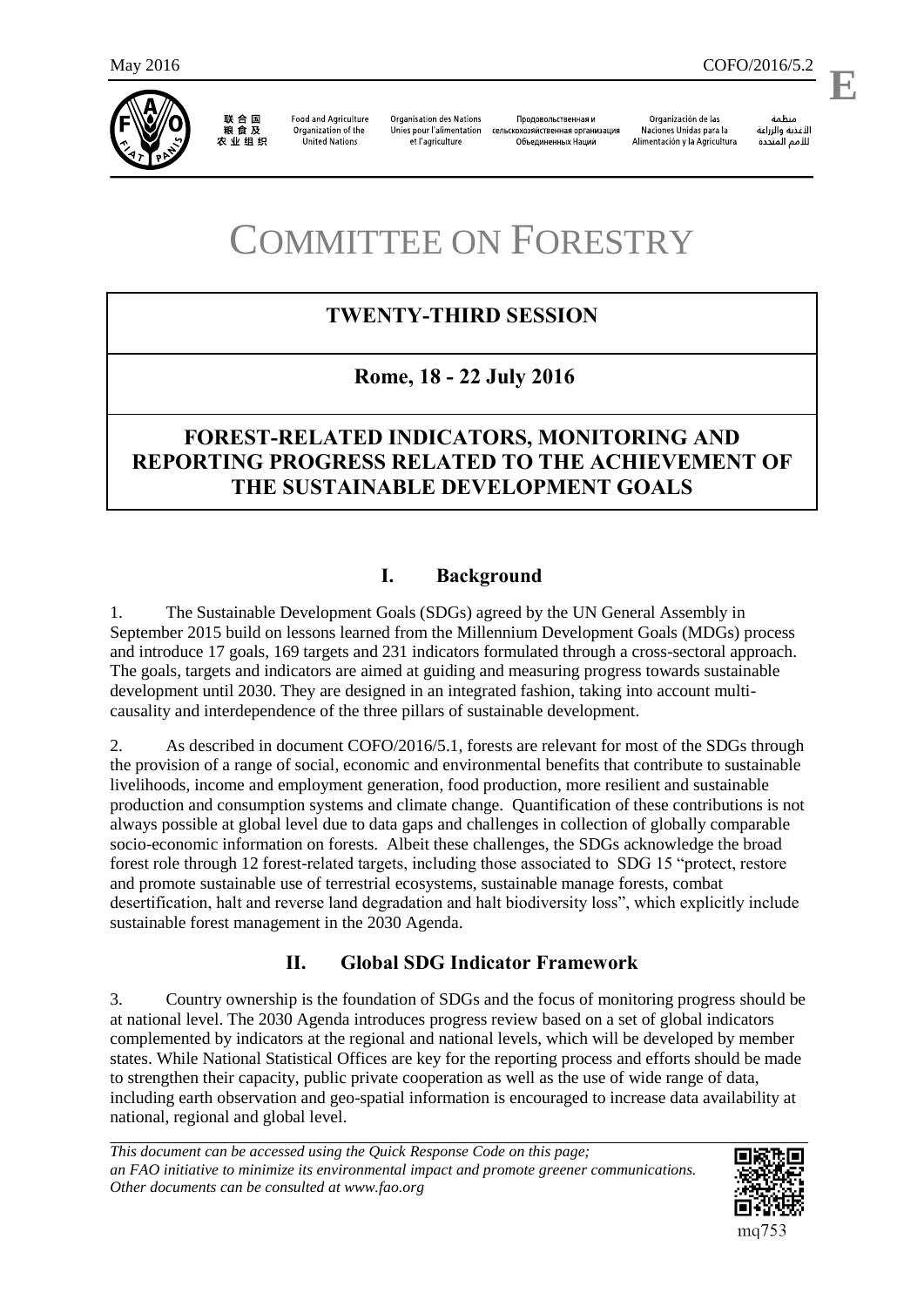4. The global SDG indicator framework agreed by the Interagency and Expert Group on SDG-Indicators (IAEG-SDGs) provides for global monitoring of the SDG targets. The global indicators are critical for ensuring comparability of country results. Hence they need to fulfil requirements of relevance, methodological soundness, measurability and transparency. While the 2030 Agenda recommends data and information from existing reporting mechanisms to be used where possible, the process recognizes data gaps and quality issues, calling for efforts to address timeliness, reliability and comparability of national data as well as national reporting capacity. In line with the 2030 Agenda's main principle of leaving no one behind, the SDG progress review will be based on data disaggregated by income, sex, age, race, ethnicity, migration status, disability and geographic location to the extent possible.

5. The need to improve national statistics and national statistical capacity has ample recognition in the 2030 Agenda, which does commit to intensify efforts aimed at strengthening statistical capacities in developing countries, particularly African countries, least developed countries, landlocked developing countries, small island developing states and middle-income countries.

6. The global reporting of progress on the 2030 Agenda will be based on global and regional aggregates of data on indicators as compiled by international organizations based on their respective existing mandates and/or expertise. Quality standards and best practices, including for the estimation of data and the provision of metadata should be defined and followed, and estimates should always be developed in full consultation with concerned countries and through transparent methodologies. International organizations are called upon to standardize indicators in accordance with international guidelines and assure compliance, making every effort to reconcile data provided at the global level with the data published by the national statistical authorities. Regional mechanisms, with the support of the regional commissions and other regional organizations and offices, will also play a significant role in facilitating this process, taking into account regional priorities and strengthening the link between the national and the global level.

7. Countries will build on the global framework to produce their own system for monitoring progress. Each country may choose additional indicators to track progress towards specific goals based on national priorities and needs. Countries can carry out up to two voluntary national reviews at the High-Level Political Forum on Sustainable Development (HLPF) between 2016 and 2030. Regional reviews will also play a pivotal role, not only in disseminating and following up on conclusions from the HLPF, but also in promoting exchange of experiences and refinement of national and regional monitoring and review systems.

#### **III. Forests and Forest-Related Targets and Indicators**

8. Forest data will directly contribute to monitoring progress of 12 SDG targets and 13 forestrelated indicators, as per list in Annex I. These indicators mention forest or forest products or refer to clean technologies, cleaner and more sustainable supply chains, or reduced CO2 emission per unit of value added, where forest products can be part of the set of outcomes to be accounted for. In addition, forests contribute to most of the SDGs through the improvement of rural livelihoods and socioeconomic conditions of forest dependent communities as well as more sustainable consumption patterns and options to reduce carbon footprint. The collection of forest socioeconomic data can improve overall quality of indicators, including in-kind income and increase of forest products use in value chains.

9. As of April 2016, following the report of the IAEG-SDGs to the  $47<sup>th</sup>$  session of the UN Statistical Commission and the 3rd meeting of the IAEG-SDGs, FAO has been assigned custodianship for twenty indicators, including responsibility to monitor three of the forest related indicators (15.1.1, 15.2.1, 15.4.2) and to provide relevant data for the others, including on wood energy and harvested wood products (see Annex 1).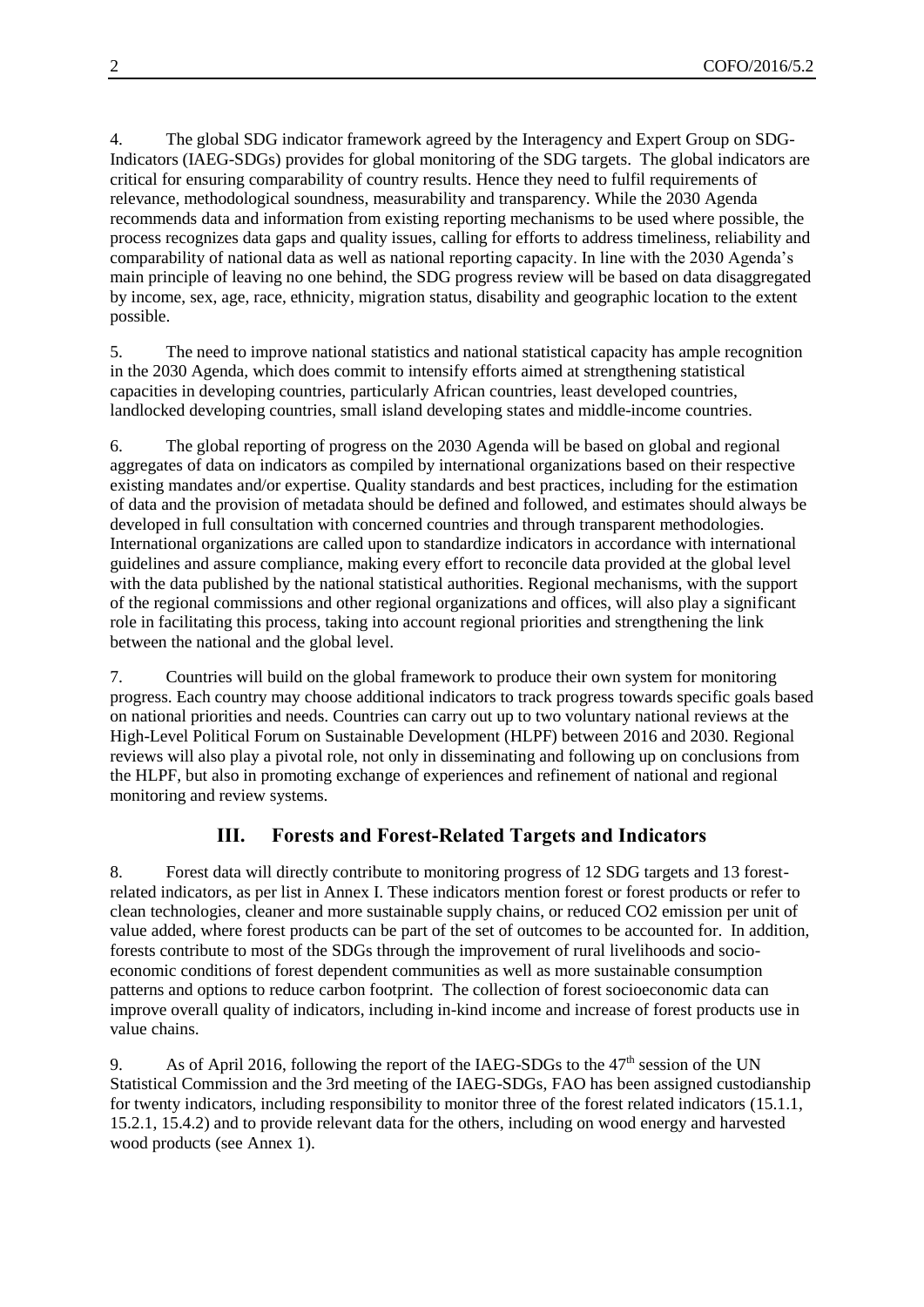10. The SDG indicator 15.1.1 (Forest area in proportion of land area), which was also an MDG indicator monitored by FAO, will continue to have its data collection and global report through the Global Forest Resources Assessment (FRA). This indicator has complete geographical coverage – information is available for 234 countries and territories since 1990 – and information quality has gradually improved as more and more countries have recent information on their forest area based on forest inventories.

11. The indicator 15.2.1 (Progress towards sustainable forest management) is more complex in terms of data collection, monitoring and reporting, as no single variable can fully reflect progress towards sustainable forest management. The indicator will be monitored through a set of four subindicators related to changes in forest area and carbon stocks, area designated to biodiversity conservation and area under sustainable forest management certified by independent forest management certification schemes.

12. The Mountain Green Cover Index has been developed to monitor progress towards target 15.4 on conservation of mountain ecosystems but will be relevant also for target 6.6 on protecting waterrelated ecosystems and target 15.1, which are mountain related.

13. The "Mountain Green Cover Index" is a proxy to monitor the health of mountain ecosystems. It is designed to measure the changes of the green vegetation in mountain areas (i.e., forest, shrubs and cropland). The scientific community, in fact, recognizes the existence of a direct correlation between the green coverage of mountain areas and their state of health, and – as a consequence – their capacity of fulfilling their ecosystem roles.

14. Challenges remain related to obtaining data from as many countries as possible, further improving the quality of the data provided by countries and ensuring that the time series are consistent. Improving data collection, reporting and dissemination of forest data will contribute not only to forest related indicators but also to enhance quality of other indicators, by bringing up information on forest socioeconomic dynamics and their impact on sustainable development. The reporting frequency is also a challenge. For instance, FRA, the main reporting instrument on forests, collects data every five years, but more frequent reporting on key variables could be done and this possibility will be considered in the design of FRA 2020. Aligning FRA to the SDGs' reporting needs means not only enhancing the data collection, but also to report annually.

15. The work on indicators for sustainable forest management can be instrumental for production of national and regional forest socioeconomic information. Indicators defined within Criteria and Indicators (C&I) processes can inform data collection processes, such as FRA, providing for enhanced forest socioeconomic statistics at global level. SOFO 2014 assessed data/information gaps in the existing international statistics framework for socioeconomic C&Is and emphasized the need for increased efforts to improve data availability and quality for existing indictors. Equally important, though, is to support C&I processes to produce robust country-driven information aligned but not restricted to the SDG global indicator system and to existing global assessments and statistics, creating reliable and time-consistent sources of national socioeconomic information.

16. FAO's project on strengthening C&I for SFM in policy and practice has provided valuable analysis and input to the monitoring of the forest-related SDGs. The proposal for indicator 15.2.1 is the result of a collaboration with key partners working on C&I, and it is expected that this collaboration will continue in order to evaluate the effectiveness of the indicator and discuss options for further methodological improvements. Apart from the work on SDGs, the C&I project has provided many valuable suggestions to be considered in the design of FRA 2020. Particular attention is given to the need of streamlining and strengthening coherence in the global reporting framework on forestry. An assessment of the different frameworks' indicators will allow for identification of data gaps, data collection and dissemination needs to support the demonstration of forest's contribution to the SDGs. FAO will work with the secretariats of CBD (Convention of Biological Diversity), UNFCCC (United Nations Framework Convention on Climate Change), UNFF (United Nations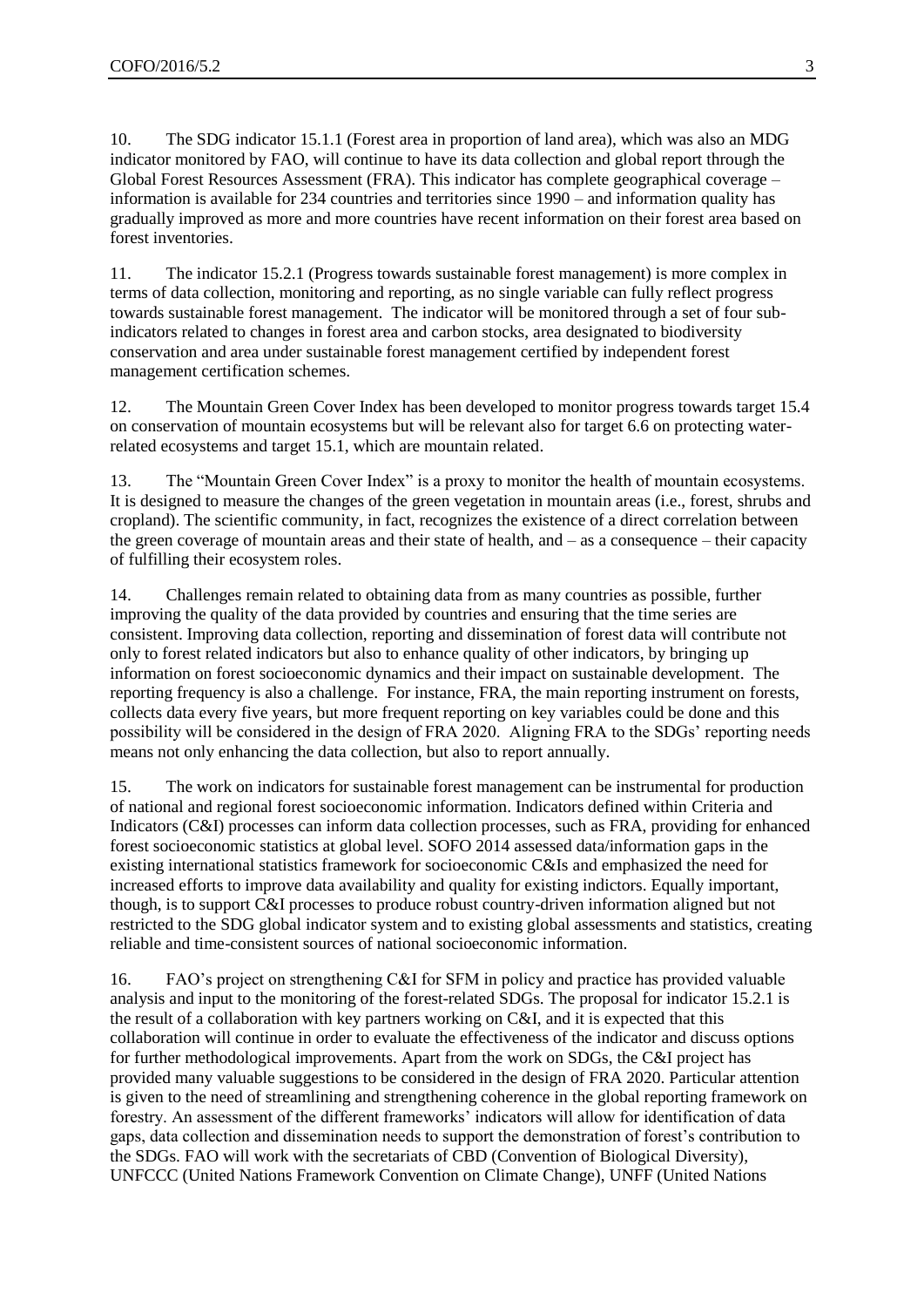Forum on Forests), other members of the Collaborative Partnership on Forests (CPF), as well as other international processes to achieve progress towards a global indicator framework that can reveal forest physical, environmental and socioeconomical dimensions, changes and trends, while reducing reporting burden to countries.

#### **IV. Enhancing Data Collection, Monitoring and Reporting for Forest-Related SDGs**

17. Support to national implementation of the SDGs as well as to monitoring progress is critical to ensure cost-effective solutions building on natural synergies and feedback across policies. Enhanced data availability and quality provide a basis for informed decision making on policies towards the SDGs, and other international processes on forests, while supporting national cross-sectoral governance for achievement of the goals. In this regard, data collection on forest resources and management, forest products and forest socioeconomic contributions at national level, should be enhanced by not only focusing on the production of statistics but also aiming at timely and consistent collection of reliable information on different forest aspects that provide for clarification of socioeconomic dynamics hidden in aggregated data but relevant to country priorities and needs.

18. Understanding the role of forests beyond ecosystem services, such as in providing nutrition, protection against disasters, low carbon products and fuels, and generating jobs and income will increase the range of policy options and the benefits generated. The assessment of these contributions, however, depends on adequate design and measurement of national indicators, as well as reliable data collection, analysis and dissemination. FAO efforts to strengthen country capacity can improve accounting of production, trade and income generated by wood and non-wood forest products, and other socio-economic benefits contributing to empowerment and improved livelihoods.

19. FAO has been collecting data and information on some aspects of socioeconomic benefits from forests via regular statistical activities, such as FRA, Joint Forest Sector Questionnaire, socioeconomic monitoring as part of National Forest Monitoring and Assessment (NFMA) and some thematic economic studies. For instance, FRA reports the condition of the socioeconomic benefits from the global forests based on its data on wood removals, non-wood forest products production, employment, ownership of forests, access to forests and forests-related public expenditure and revenue collection. Data availability and quality vary greatly by data ownership, collection scheme, domain, item, element, region and country. FRA 2010 and 2015 explicitly state that availability and quality of the data on socioeconomic benefits from forests are not sufficient to make a conclusive assessment of the general global situation and trend. Building capacity at country level for improving reporting and supporting national data collection and design of national indicators will improve quality of monitoring, review and policy formulation at all levels.

20. Over the last 25 years, the countries' capacity to monitor their forests has improved significantly. According to FRA 2015, 81 countries representing 77 percent of the global forest area, reported that they have either finalized or initiated their national assessment after 2010. However, reporting progress towards the SDGs poses new challenges to the inventories as it will require continuous and consistent monitoring over time. To meet these challenges it is necessary to institutionalize, sustain and further improve the existing capacity and inventory and monitoring systems, as well as to engage in new capacity development activities in countries, which are currently unable to adequately report on their forest resources and their changes.

21. The FRA collects and compiles official national statistics, and reports on status and trends of forest resources at country, regional and global levels. The UN-REDD Programme and National Forest Monitoring and Assessment (NFMA) activities focus on supporting countries' efforts to develop REDD+ compatible long-term national forest monitoring systems which collect, analyse, report and disseminate forest resource and related socioeconomic and governance data and information. The Forest Products Statistics Programme (FPS) collects, analyses, and disseminates annual global data on forest products production and trade.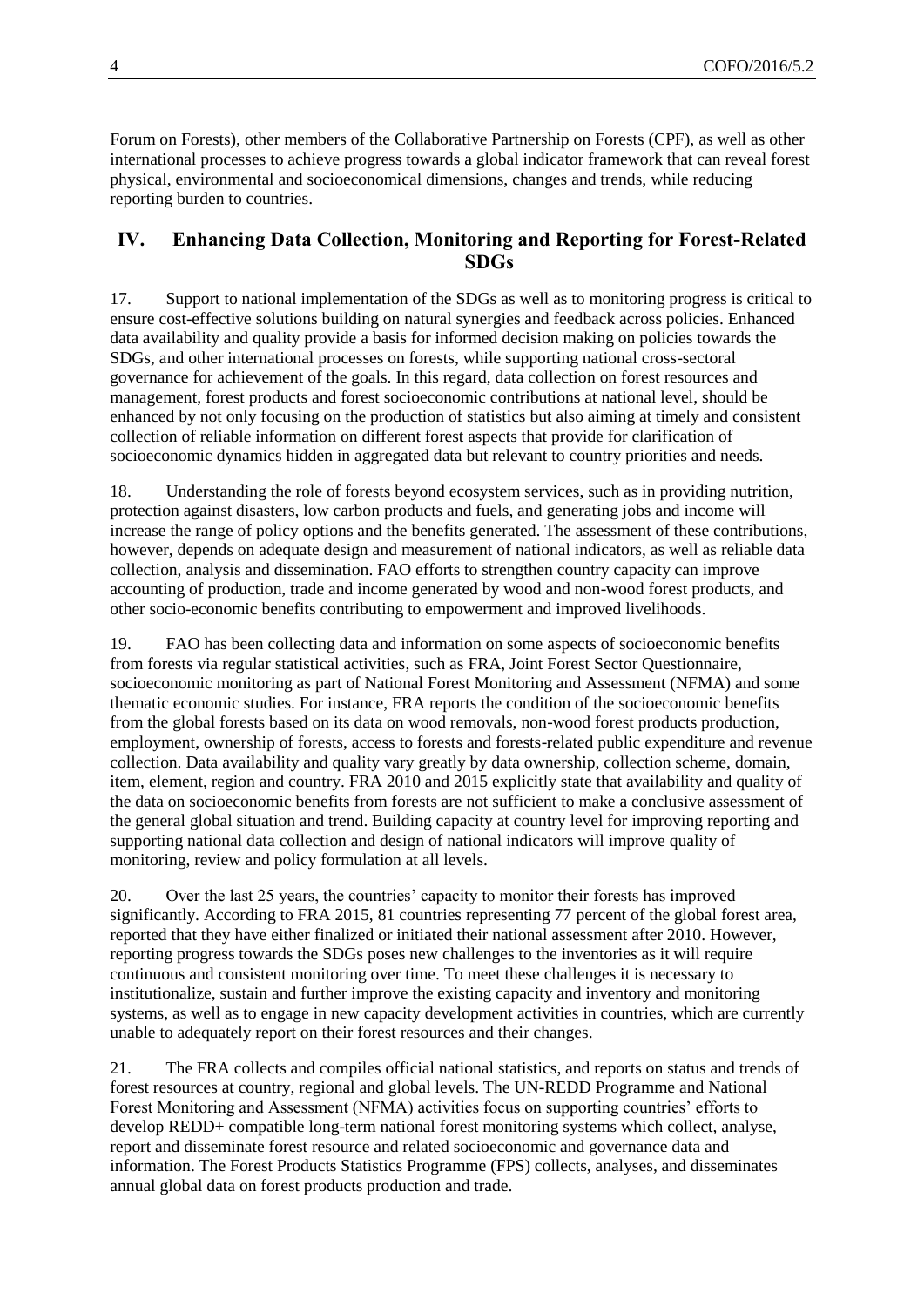22. The FRA conducts regional and national capacity development exercises to support countries in improving the consistency of the national reports and to help them in using remote sensing for assessing forest area and its changes. UN-REDD and NFMA have a wider scope, and cover the capacity development needs of the whole national forest inventory process from the inventory design to data collection, analysis, reporting and dissemination of the results. The FPS enhances national and regional statistical capacity on forest products by conducting training workshops and technical assistance projects on a regular basis. The FPS has conducted more than 25 capacity building workshops on forest products statistics around the world since 1984.

23. Meeting the requirements of SDG progress monitoring requires development of transparent and continuous inventory and monitoring models which can produce frequently updated and consistent data with known accuracy. FAO will continue supporting the development of national forest monitoring systems and related capacity through its normative and operational support. The Voluntary Guidelines on National Forest Monitoring, aiming at providing a sound basis for further operational support which is currently ongoing in more than 20 countries will be presented for endorsement by the current session of COFO.

24. FAO is also actively seeking new and innovative techniques to further improve the efficiency of its support. In COP21, Paris, FAO and Google signed a Memorandum of Understanding which will facilitate countries' access to most recent remote sensing data sets as well as to powerful processing and analysis tools. Within its Open Foris Initiative, FAO has also worked on a set of free and open source software tools, which help countries to collect, analyse and report data on forest and related aspects. These tools and technologies are neither discipline nor scale specific, and can be used to meet various information needs at different levels. In addition to national level analysis, they can contribute to the development of global assessments, such as the FRA, as well as to meeting the information needs of smallholders or family farmers. Hence, they can contribute also to some of the FAO's Regional Initiatives.

### **V. Points for Consideration by the Committee**

- 25. The Committee may wish to invite countries to:
	- Strengthen forest data collection to meet the needs of monitoring progress towards SDG targets at global, regional and national levels;
	- Design national level forest related SDG indicators, including by building on information and data generated by the national statistics system and through national and regional C&I processes.

26. The Committee may wish to request FAO to:

- review FRA strategy, in consultation with Member States and other international agencies and organizations, and align it as necessary towards the needs of SDGs monitoring, as well as to the reporting needs of other global forests processes, aiming at production and dissemination of robust forest physical and socioeconomic information, including by using remote sensing;
- support countries in strengthening collection, analysis and dissemination of forest data with a view to support the national SDG indicator framework and country reports to regional and global review processes;
- continue to explore new and innovative tools and techniques to further improve support to Members in collecting, analysing and reporting data on forest and related aspects
- pilot new methodologies for assessing regional and global trends in forest cover;
- promote global and regional knowledge sharing on best practices and lessons learned for enhancement of data collection and analysis of forest statistics and information; and
- continue working with the secretariats of CBD, UNFCCC, UNFF, other members of the CPF, as well as other international processes to improve and streamline global reporting on forests.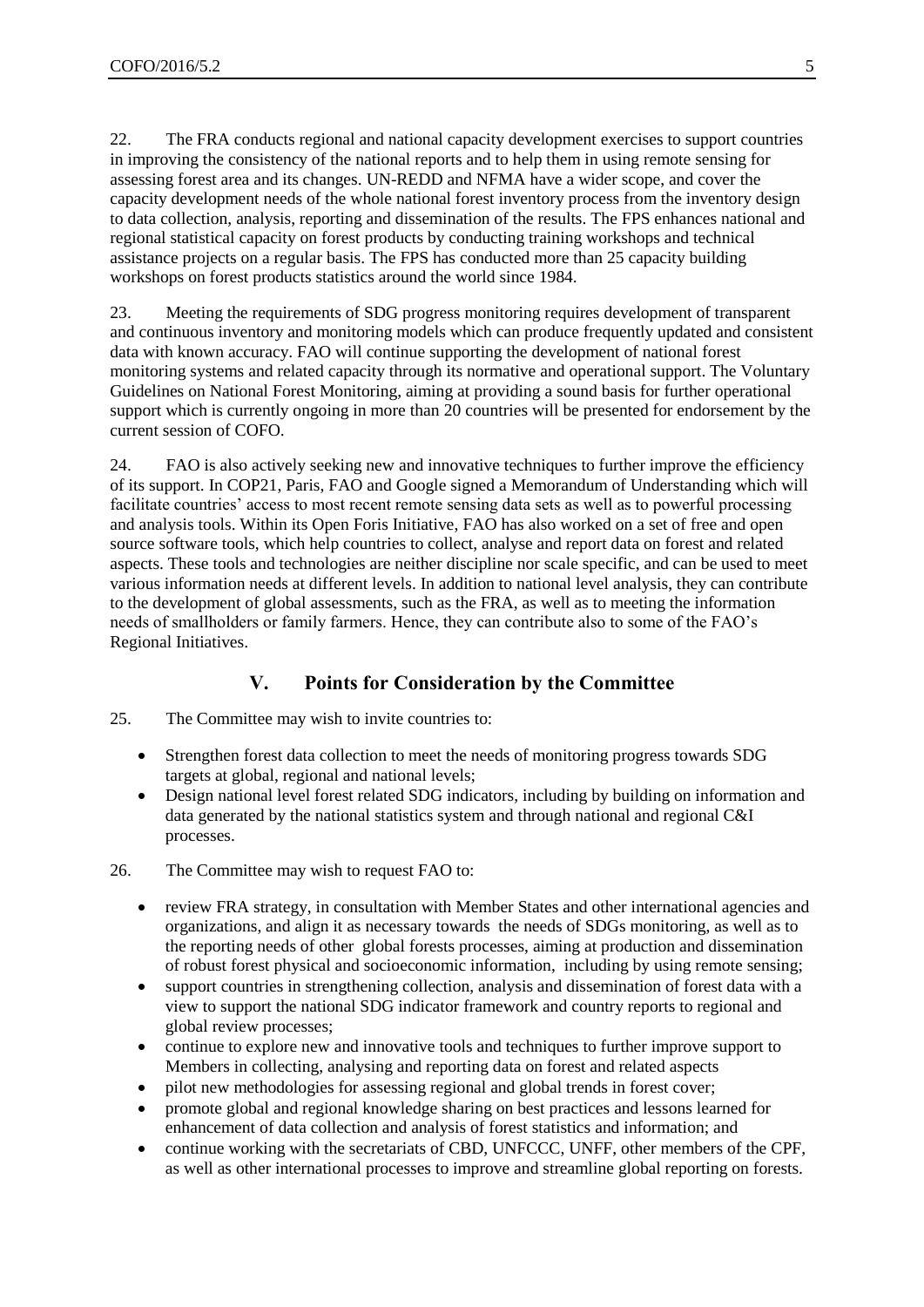#### **Annex I**

## **Major Forest-Related Targets and Indicators (not exhaustive)**

| Target 2.3<br>By 2030, double the agricultural productivity<br>and incomes of small-scale food producers, in<br>particular women, indigenous peoples, family<br>farmers, pastoralists and fishers, including<br>through secure and equal access to land, other<br>productive resources and inputs, knowledge,<br>financial services, markets and opportunities for<br>value addition and nonfarm employment. | <b>Indicator 2.3.1</b><br>Volume of production per labour unit by classes<br>of farming/pastoral/forestry enterprise size                                                                                                                           |
|--------------------------------------------------------------------------------------------------------------------------------------------------------------------------------------------------------------------------------------------------------------------------------------------------------------------------------------------------------------------------------------------------------------|-----------------------------------------------------------------------------------------------------------------------------------------------------------------------------------------------------------------------------------------------------|
| Target 6.6<br>By 2020, protect and restore water-related<br>ecosystems, including mountains, forests,<br>wetlands, rivers, aquifers and lakes.                                                                                                                                                                                                                                                               | Indicator 6.6.1<br>Change in the extent of water-related<br>ecosystems over time                                                                                                                                                                    |
| Target 7.1<br>By 2030, ensure universal access to affordable,<br>reliable and modern energy services.                                                                                                                                                                                                                                                                                                        | <b>Indicator 7.1.2</b><br>Proportion of population with primary reliance<br>on clean fuels and technology                                                                                                                                           |
| Target 7.2<br>By 2030, increase substantially the share of<br>renewable energy in the global energy mix.                                                                                                                                                                                                                                                                                                     | <b>Indicator 7.2.1</b><br>Renewable energy share in the total final energy<br>consumption                                                                                                                                                           |
| <b>Target 9.4</b><br>By 2030, upgrade infrastructure and retrofit<br>industries to make them sustainable, with<br>increased resource-use efficiency and greater<br>adoption of clean and environmentally sound<br>technologies and industrial processes, with all<br>countries taking action in accordance with their<br>respective capabilities.                                                            | <b>Indicator 9.4.1</b><br>CO2 emission per unit of value added                                                                                                                                                                                      |
| Target 11.c<br>Support least developed countries, including<br>through financial and technical assistance, in<br>building sustainable and resilient buildings<br>utilizing local materials.                                                                                                                                                                                                                  | <b>Indicator 11.c.1</b><br>Proportion of financial support to the least<br>developed countries that is allocated to the<br>construction and retrofitting of sustainable,<br>resilient and resource-efficient buildings<br>utilizing local materials |
| Target 15.1<br>By 2020, ensure the conservation, restoration<br>and sustainable use of terrestrial and inland<br>freshwater ecosystems and their services, in<br>particular forests, wetlands, mountains and<br>drylands, in line with obligations under<br>international agreements.                                                                                                                        | Indicator 15.1.1<br>Forest area as a proportion of total land area                                                                                                                                                                                  |
| Target 15.2<br>By 2020, promote the implementation of<br>sustainable management of all types of forests,<br>halt deforestation, restore degraded forests and<br>substantially increase afforestation and<br>reforestation globally.                                                                                                                                                                          | Indicator 15.2.1<br>Progress towards sustainable forest management                                                                                                                                                                                  |